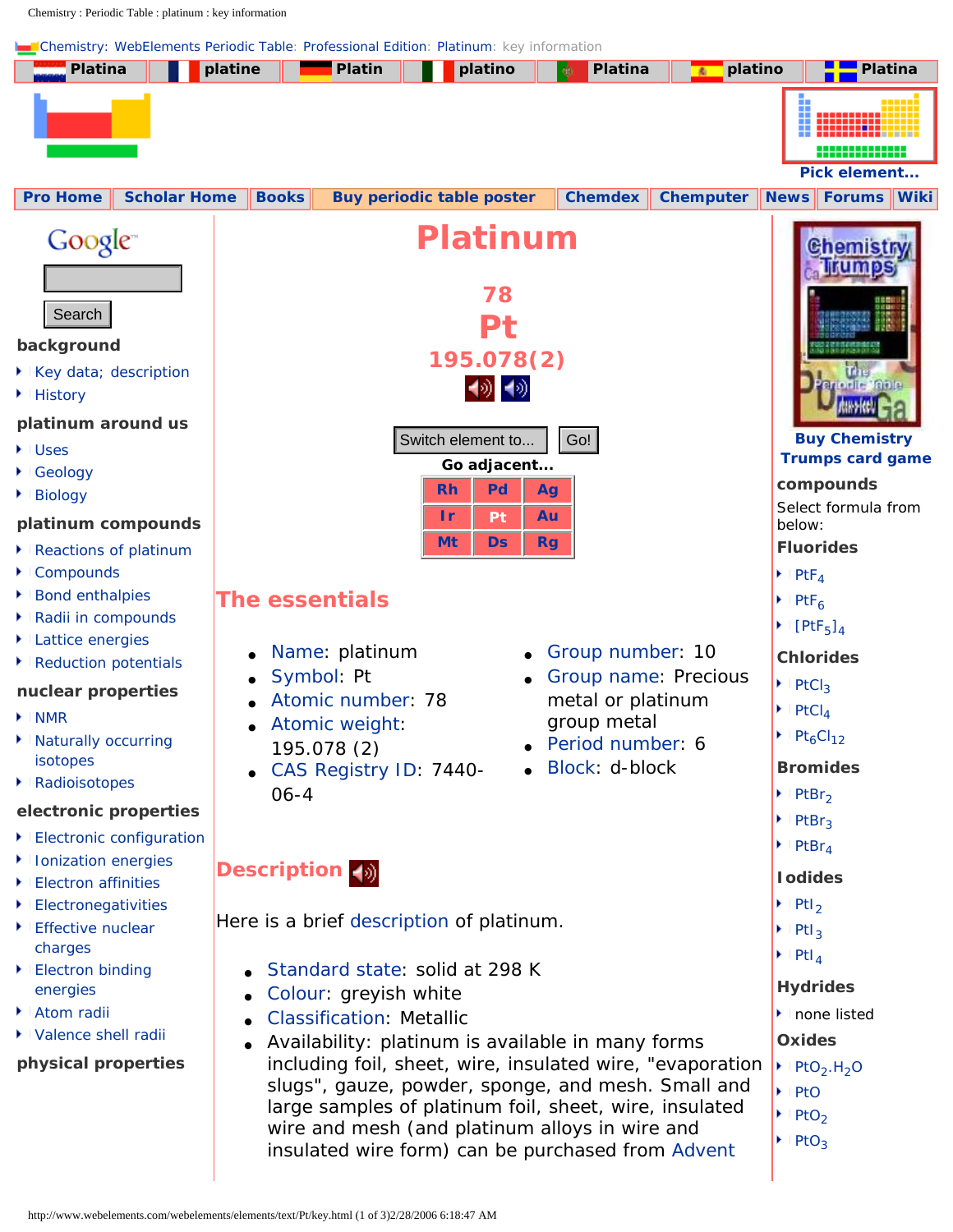- [Bulk properties](http://www.webelements.com/webelements/elements/text/Pt/phys.html)  [\(density, resistivity,](http://www.webelements.com/webelements/elements/text/Pt/phys.html) [etc.\)](http://www.webelements.com/webelements/elements/text/Pt/phys.html)
- Thermal properties [\(melting point, etc.\)](http://www.webelements.com/webelements/elements/text/Pt/heat.html)
- [Thermodynamic](http://www.webelements.com/webelements/elements/text/Pt/thdyn.html) [properties](http://www.webelements.com/webelements/elements/text/Pt/thdyn.html)

## **crystallography**

- [Crystal structure](http://www.webelements.com/webelements/elements/text/Pt/xtal.html)
- [\[view VR world\]](http://www.webelements.com/webelements/elements/text/Pt/xtal-vr.html)
- [\[view pdb image\]](http://www.webelements.com/webelements/elements/text/Pt/xtal-pdb.html)

## **WebElements shop**

[Buy periodic table](http://shop.webelements.info/) [posters, mugs, t](http://shop.webelements.info/)[shirts, games,](http://shop.webelements.info/)  [molecular models....](http://shop.webelements.info/)

#### **index**

[Index for platinum](http://www.webelements.com/webelements/elements/text/Pt/index.html)

### **WebElements**



[Buy a periodic table](http://www.webelements-shop.com/product.php/2/1/)  [wall chart](http://www.webelements-shop.com/product.php/2/1/)



[Buy a periodic table t](http://www.webelements-shop.com/product.php/46/0/)[shirt](http://www.webelements-shop.com/product.php/46/0/)

- [Printable periodic table](http://forums.webelements.info/viewforum.php?f=6)
- [Sponsor platinum](http://www.webelements.com/webelements/support/text/admin/sponsor.html)
- **WebElements online** [book store](http://books.webelements.info/)
- [PalmElements](http://forums.webelements.info/viewforum.php?f=6) for your Palm
- **[WapElements](http://www.webelements.com/wapelements/index.html) for your** phone
- [Copyright](http://www.webelements.com/webelements/support/text/admin/copyright.html)
- [Acknowledgements](http://www.webelements.com/webelements/support/text/admin/acknowledgements.html)
- **[Help](http://www.webelements.com/webelements/support/text/help/help.html)**
- [About WebElements](http://www.webelements.com/webelements/support/text/admin/about.html)
- ▶ [FlashElements](http://forums.webelements.info/viewforum.php?f=6) for Macs and PCs

## [Research Materials](http://www.advent-rm.com/) via their web catalogue.

Ruthenium, rhodium, palladium, osmium, iridium, and platinum together make up a group of elements referred to as the platinum group metals (PGM).

**Sulfides**  $P$ tS  $PtS<sub>2</sub>$ 

**Selenides**

**Tellurides**

 $PtSe<sub>2</sub>$ 

 $\cdot$  [PtTe](http://www.webelements.com/webelements/compounds/text/Pt/Pt1Te1-12166006.html)  $\cdot$  PtTe<sub>2</sub>

**Nitrides** ▶ none listed **Carbonyls**  $\blacktriangleright$  Pt(CO)<sub>4</sub>

**Complexes**

 $H<sub>2</sub>O$  $\blacktriangleright$  Pt(CN)<sub>2</sub>

 $\blacktriangleright$  K[PtCl<sub>3</sub>(C<sub>2</sub>H<sub>4</sub>)].

 $\blacktriangleright$  Ba[Pt(CN)<sub>4</sub>].4H<sub>2</sub>O

 $\blacktriangleright$  K<sub>2</sub>[Pt(CN)<sub>4</sub>]  $K_2[Pt(CN)_6]$  $\blacktriangleright$  (NH<sub>4</sub>)<sub>2</sub>[PtBr<sub>6</sub>]  $\blacktriangleright$  Na<sub>2</sub>[PtBr<sub>6</sub>].6H<sub>2</sub>O  $[PtCl<sub>2</sub>(NH<sub>3</sub>)<sub>2</sub>]$  $\blacktriangleright$  [PtCl<sub>2</sub>(NH<sub>3</sub>)<sub>2</sub>]  $K[PtCl<sub>3</sub>(NH<sub>3</sub>)]$  $(NH_4)_2[PtCl_4]$  $\blacktriangleright$  PtCl<sub>4</sub>.5H<sub>2</sub>O  $K_2[PtCl_4]$  $(NH_4)$ <sub>2</sub>[PtCl<sub>6</sub>]  $\bigcup$  Na<sub>2</sub>[PtCl<sub>6</sub>].6H<sub>2</sub>O

 $K_2[PtCl_6]$  $K<sub>2</sub>[PtI<sub>6</sub>]$ 

 $K<sub>2</sub>[Pt(NO<sub>2</sub>)<sub>4</sub>]$ 



The above shows a platinum crucible.

Platinum is a beautiful silvery-white metal, when pure, and is malleable and ductile. It has a coefficient of expansion almost equal to that of soda-lime-silica glass, and is therefore used to make sealed electrodes in glass systems.

The metal does not oxidise in air. It is insoluble in hydrochloric and nitric acid, but dissolves when they are mixed as aqua regia, forming chloroplatinic acid  $(H_2PtCl_6)$ , an important compound. It is corroded by halogens, cyanides, sulphur and alkalis. Hydrogen and oxygen gas mixtures explode in the presence of platinum wire.

# **Isolation**

Here is a brief summary of the [isolation](http://www.webelements.com/webelements/properties/text/definitions/isolation.html) of platinum.

It would not normally be necessary to make a sample of platinum in the laboratory as the metal is available commercially. The industrial extraction of platinum is complex as the metal occurs in ores mixed with other metals such as palladium and gold. Sometimes extraction of the precious metals such as platinum and palladium is the main focus of a partiular industrial operation while in other cases it is a byproduct. The extraction is complex and only worthwhile since platinum is the basis of important catalysts in industry.

Preliminary treatment of the ore or base metal byproduct